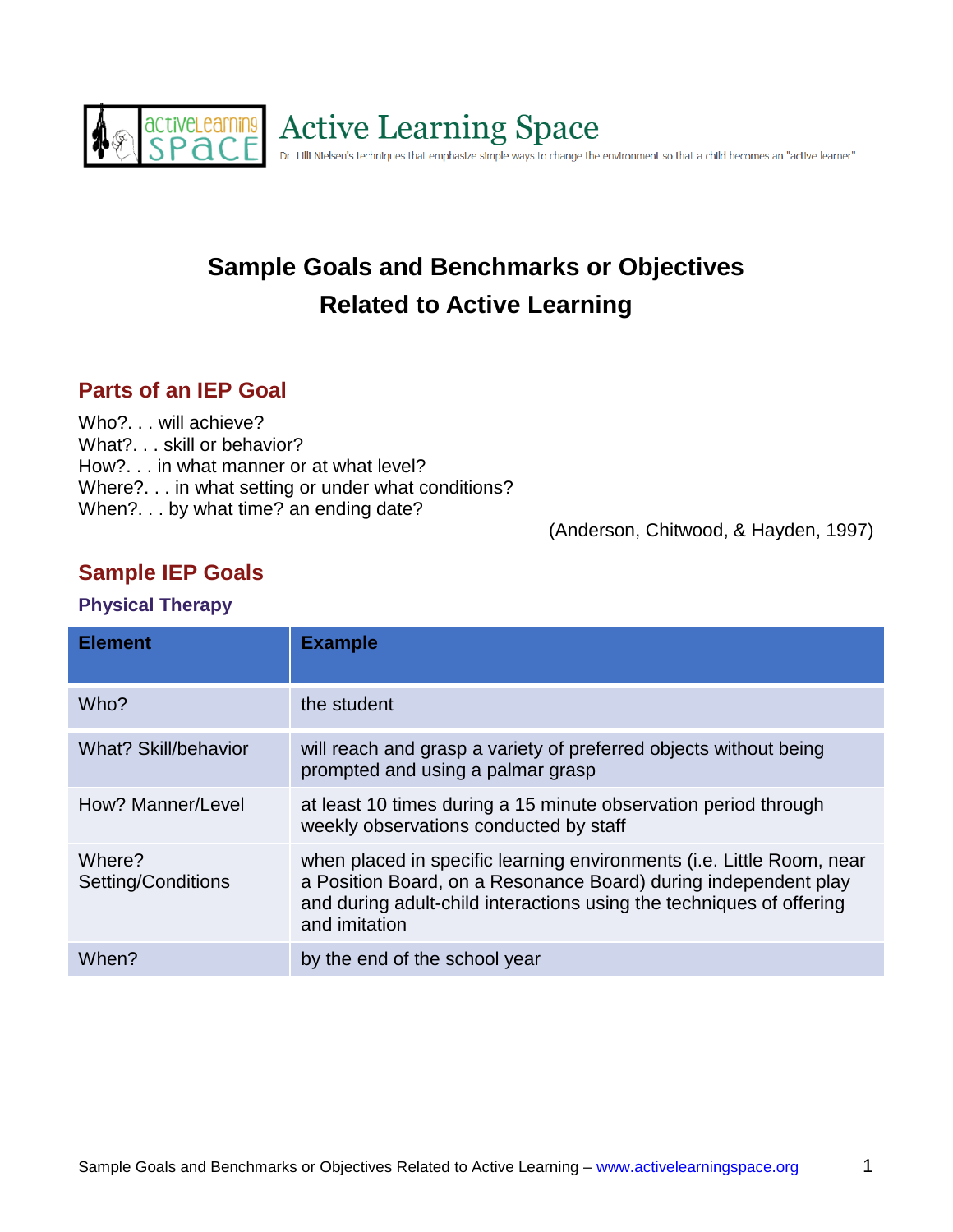#### **Math**

| <b>Element</b>               | <b>Example</b>                                                                                                                                                                                     |
|------------------------------|----------------------------------------------------------------------------------------------------------------------------------------------------------------------------------------------------|
| Who?                         | the student                                                                                                                                                                                        |
| <b>What? Skill/Behavior</b>  | will tactually explore and experiment using hands, feet, and mouth                                                                                                                                 |
| How? Manner/Level            | continuously for 5 minutes during a 10 minute weekly observation<br>period conducted by staff                                                                                                      |
| Where?<br>Setting/Conditions | when given a variety of objects and materials representing sets of 1<br>and more than 1 in various environments using specialized<br>equipment (Little Room, HOPSA, Position Board, Support Bench) |
| When?                        | by the end of the school year                                                                                                                                                                      |

#### **Literacy**

| <b>Element</b>               | <b>Example</b>                                                                                                                                                                                          |
|------------------------------|---------------------------------------------------------------------------------------------------------------------------------------------------------------------------------------------------------|
| Who?                         | the student                                                                                                                                                                                             |
| <b>What? Skill/behavior</b>  | will explore objects using vision and touch in combination                                                                                                                                              |
| How? Manner/Level            | at least 5 times during a 10 minute weekly observation period<br>conducted by staff                                                                                                                     |
| Where?<br>Setting/Conditions | when presented with Pegboard books and experience boxes<br>developed around the student's real-life experiences during<br>independent play and adult-child interactions using offering and<br>imitation |
| When?                        | by the end of the school year                                                                                                                                                                           |

### **Benchmarks or Objectives**

Benchmarks or objectives show the small steps that the students will achieve to move towards accomplishing the goal by the end of the school year. These are very important in documenting progress during regular reporting periods so that adjustments can be made if programming is not working.

#### **Goal: Physical Therapy**

By the end of the school year the student will reach and grasp a variety of preferred objects without being prompted using a palmar when placed in specific learning environments (i.e. Little Room, near a Position Board, on a Resonance Board) during independent play and during adult-child interactions using the techniques of offering and imitation at least 10 times during a 15 minute observation period through weekly observations conducted by staff.

Sample Goals and Benchmarks or Objectives Related to Active Learning – [www.activelearningspace.org](http://www.activelearningspace.org/) 2